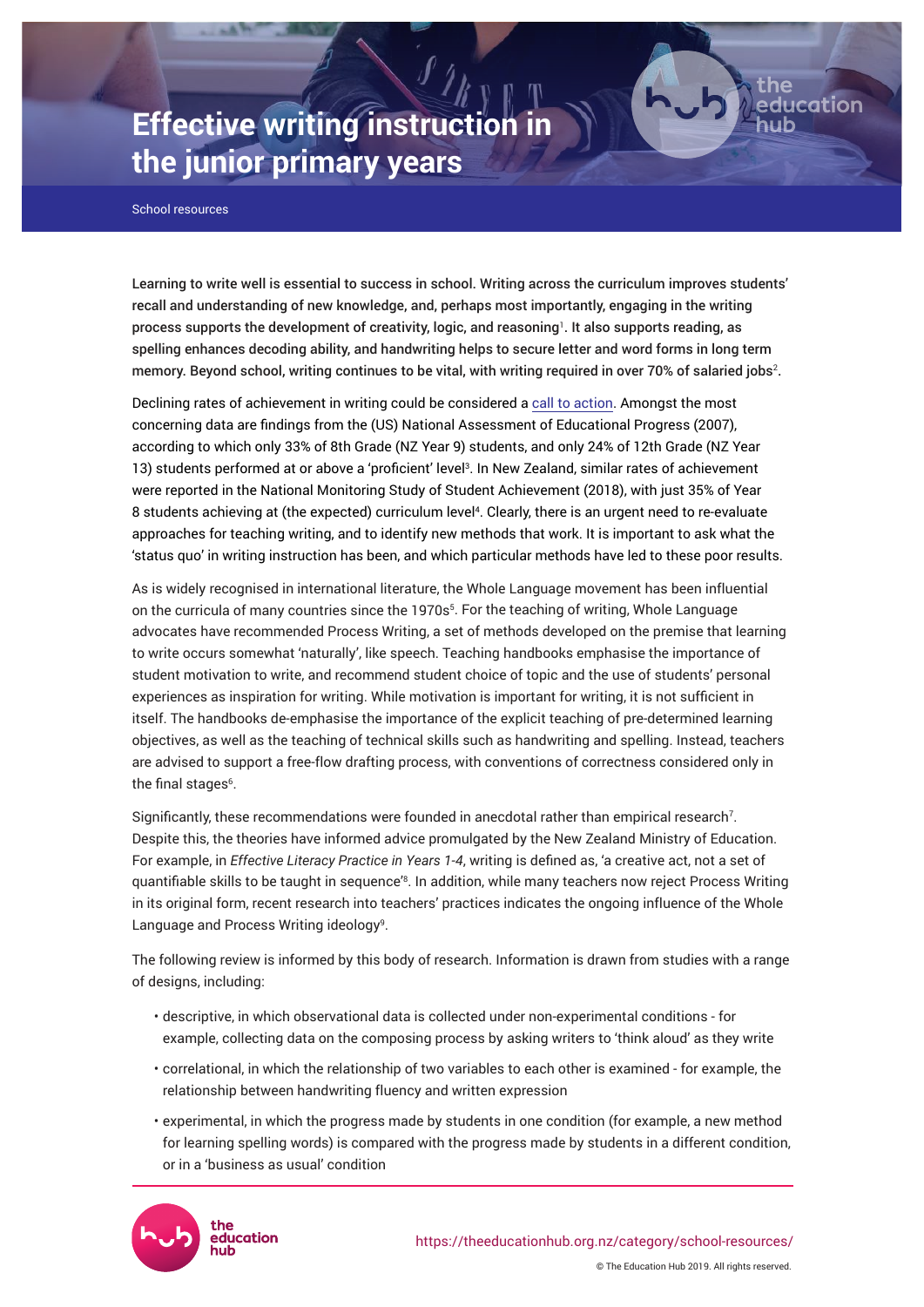• meta-analyses, in which data from a number of different scientific studies are analysed together to determine overall trends.

# **The beginning writer's writing process**

According to a seminal model, The Simple View of Writing, beginning writers must develop three skill sets: translation, transcription, and self-regulation. Translation refers to turning non-verbal thoughts into words and sentences. Transcription means getting the words down on the page, using spelling and handwriting. Self-regulation means having an internal voice (a conscious 'writing monitor') to coordinate planning, re-reading, evaluating and revising<sup>10</sup>. Clearly, the process is complex, and is made all the more challenging as it must be managed within the constraints of [working memory.](https://theeducationhub.org.nz/working-memory-and-its-role-in-teaching-and-learning/) The working memory system stores and manages new information, and is limited in capacity, particularly for young children, with the average five-year-old able to hold about three elements for just a few seconds $^{\rm 11}.$ 

Working memory limitations are a key consideration for teachers of young children. Consider all the cognitive processes involved in writing the word 'dog'. A student needs to hold a pencil comfortably, understand the instruction, hear the word correctly and segment it into sounds, recall the sequence of sounds, know which letters to use, and form these letters on the page. Until these tasks are automatised they are likely to occupy all of a student's working memory, making it impossible for them to focus on other aspects of the writing process, such as the ideas they wish to express. Expecting 'a story' from students who have not yet mastered the sub-skills will not lead to progress with composition, and the experience will be so uncomfortable for these students that they may come to avoid writing and therefore fall even further behind <sup>12</sup>.

## **Teaching the skill sets**

Writing is a highly complex cognitive process, challenging for beginners and skilled writers alike. Teaching it effectively requires an intentional programme, targeting a range of basic skills in the first instance, to support students' higher order processes later on. The work of writing teachers is never easy, but the benefits of effective instruction, for our students, are profound. The first two skill areas that need to be intentionally and explicitly taught are **translation and transcription**. Teachers need to focus on these in dedicated daily lessons, outside of the composition lesson. Explicit teaching and regular opportunities for practice will ensure that students develop fluency with oral language and automaticity with handwriting and spelling, thus freeing up cognitive resources with which to manage the writing process.

## **Translation**

Translation is the expression of thoughts in language, with oral language as a key starting point. Oral language programmes should focus on **the development of vocabulary and building awareness of sentence structures**<sup>13</sup> .

Oral language skills can be taught explicitly. For **vocabulary development**, teachers can read a picture book several times a week and use this to teach three or four high interest words by discussing their meanings, and by providing many opportunities for students to practise using the words themselves. For **sentence structures**, teachers can show students a range of toys or miniatures, and model thinking of an idea and 'saying a sentence' about one of the toys, before supporting students to do the same<sup>14</sup>. Another approach is to record parts of sentences on colour-coded strips. Explain the parts using child-friendly definitions (for example, the subject as the *who*). Students can then physically manipulate these strips to build interesting sentences<sup>15</sup>.

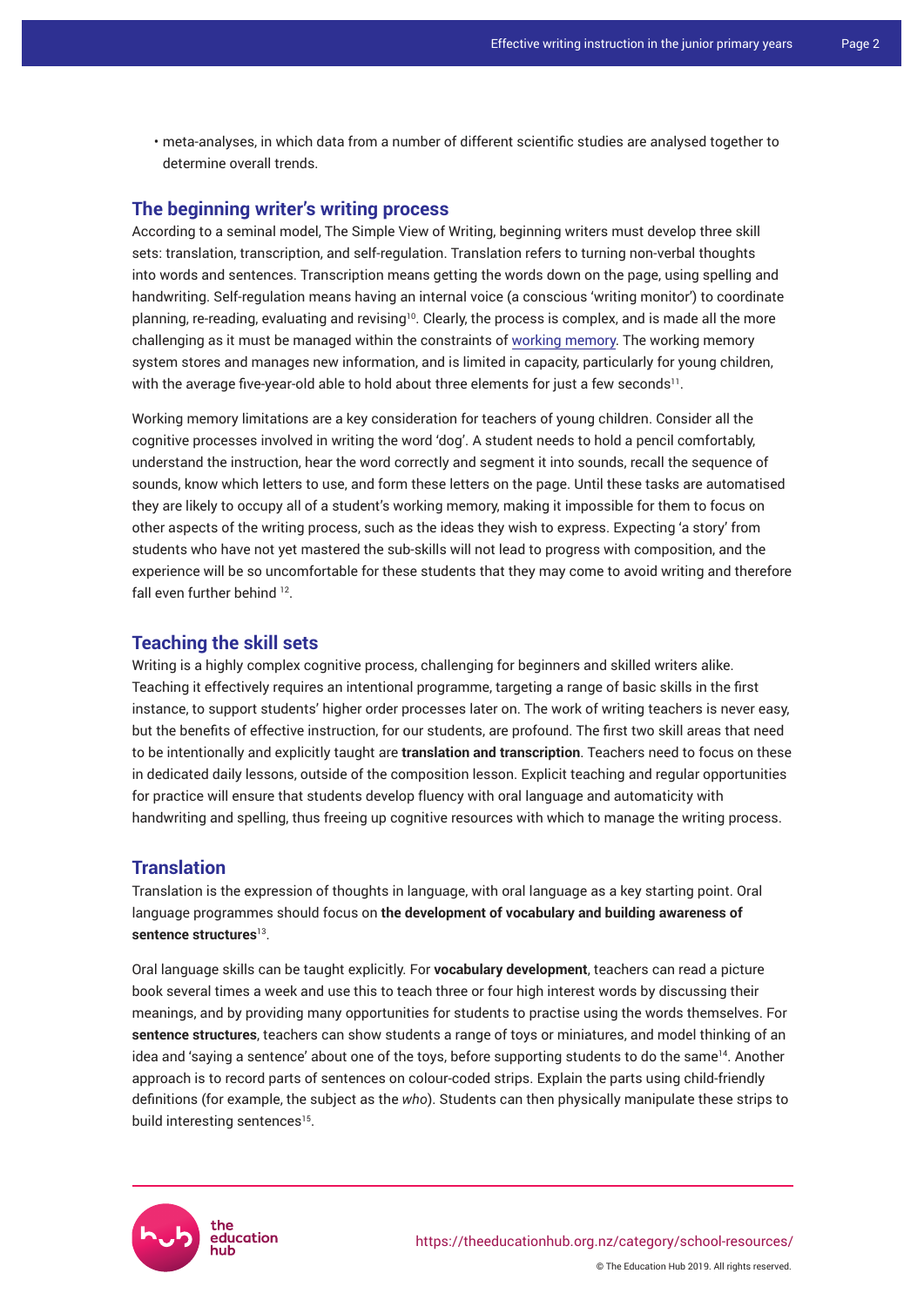Vocabulary and sentence structure can also be taught indirectly, through language experience, using activities such as play-acting, re-telling stories, and reading picture books to prompt discussion. Teachers can target vocabulary for various themes and support the development of more advanced grammar by modeling, asking open questions, expanding on students' own comments, or using recasting (which means repeating students' own comments in more sophisticated forms)16. Vocabulary can also be taught across the curriculum.

## **Transcription**

In the first years at school, spelling and handwriting skills are the most important underlying factors in writing, together accounting for more than 50% of the variance in the quality of stories written by students<sup>17</sup>. This is likely due to the fact that, until these skills are automatised, they will occupy all of a student's working memory and prevent them from thinking about other, more creative aspects of the process<sup>18</sup>. Difficulty with transcription may lead to frustration and embarrassment, a lack of motivation, and the avoidance of writing practice<sup>19</sup>.

The contribution of spelling and handwriting to writing development cannot be overstated. These skills should be prioritised in the early years, and taught for short periods of time, every day. Teaching these skills well will benefit reading development too. Spelling skills benefit decoding<sup>20</sup>, and handwriting letters and words is more effective for retaining knowledge in long term memory when compared to practice using typing, tracing or letter tiles $^{21}$ .

**Effective instruction in spelling** requires explicit teaching of phonemic awareness (hearing sounds and syllables in words), letter patterns, word structures, and word origins. While there is a lot to cover, the process is manageable when spread over the primary years, and so a sequence of instruction is helpful. In the junior years, teachers should focus on segmenting words, hearing sounds (phonemes) in different parts of words, and counting sounds and syllables. Students can learn to spell one syllable words with regular consonant and vowel sounds and one to one sound to letter correspondences (such as 'at', 'on', 'cat', 'pot'). They can be introduced to some early rules, such as the split digraph (vowel, consonant, 'e') for words with long vowels ('made', 'like', 'home'). Activities which engage the senses and incorporate movement are effective and fun. Students can clap and dance to syllables, count sounds on their fingers, or move counters to represent changing sounds in words<sup>22</sup>.

Research demonstrates that four principles should guide **effective handwriting instruction and practice**:

- A sequence of instruction: letters should be taught in formation groups. For example, the letters t, I, l, k all consist of vertical downwards strokes, while h, n and m consist of vertical strokes and 'tunnels'<sup>23</sup> .
- • **Modeling**: teachers need to physically model the formation of letters, and verbally describe their formation, using as simple a set of prompts or verbal reminders as possible – in order to protect limited capacity working memory<sup>24</sup>.
- • **Practice**: students need to form the letters from scratch, rather than tracing them. They need to practice for a short period every day and should be monitored closely during this time $^{25}$ .
- **Kinaesthetic perception** (the sense of movement and position of one's own body): handwriting is a visual and motor skill, so kinaesthetic perception is an important element of letter formation. Writing on blackboards can increase kinaesthetic feedback. The resistance of the blackboard is also helpful for motor memory and strength, and using a short piece of chalk ensures that the correct 'tripod' grip will be used26. While a variety of sensorimotor skills are required for fluent handwriting, sensorimotor activities without handwriting practice will not improve letter formation $27$ .

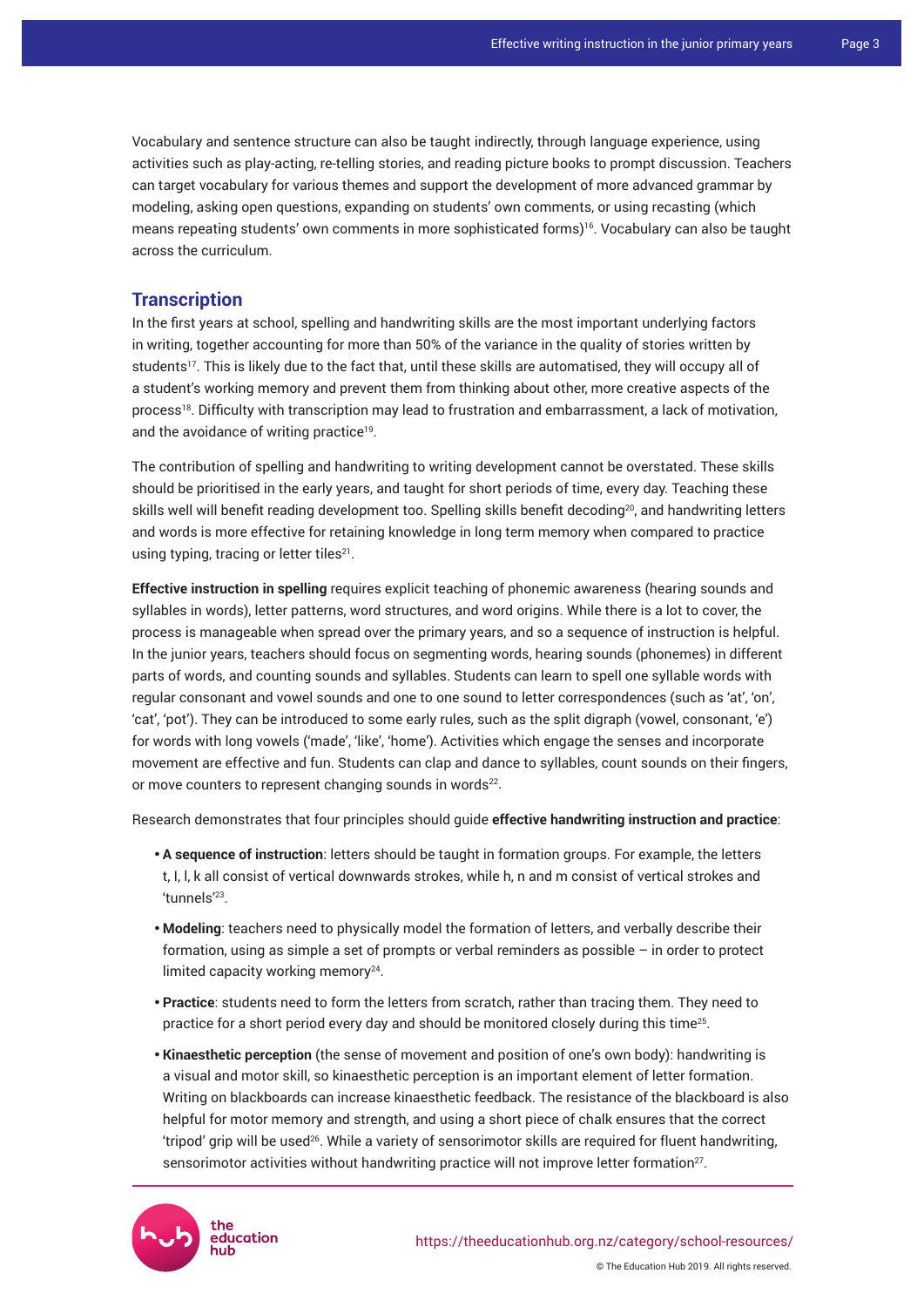### **Self-regulation**

While translation and transcription are skills which should be taught in their own dedicated time, outside of the composition lesson, self-regulation must be taught in the context of real writing. Skilled writing has been described as a 'goal directed thinking process'<sup>28</sup>. It involves many elements that must be coordinated by the developing writer, including the writing task, goals, ideas, and the processes of planning, re-reading, evaluating and revising. Self-regulation is key as it helps a writer to know which strategies to use in order to manage all these demands<sup>29</sup>.

There are a number of ways that teachers can help to develop self-regulation skills in younger students. As noted above, it is important to start by ensuring that students have some control over transcription skills before requiring them to write a sentence. Another important consideration is the nature of writing tasks that are set. Topics such as 'what I did in the holiday' or 'my family' may invite list-like responses rather than writing that is intentionally crafted to engage and inspire. Instead, high-level goals could be embedded in a task, such as to 'write a spooky story, one that is fun and interesting for yourself and for your reader'<sup>30</sup> .

An important way that teachers can begin to develop students' self-regulation in relation to writing is to use modeling and supported writing to teach simple methods for planning, re-reading and evaluating. At the start of the lesson, think aloud to show how to plan a sentence orally, and then write it down. Read and check your modeled sentence and make a positive comment evaluating your efforts, such as, 'I am proud of my writing today. My story is fun and interesting. I wrote real words, and I left spaces between my words'. Students can then plan by talking with a partner, and should be supported to transcribe, reread and evaluate their own stories. They should be encouraged to plan, write and re-read at the sentence level, for just one perfect sentence, before being asked to write longer texts <sup>31</sup> .

Finally, incorporate [feedback](https://theeducationhub.org.nz/how-to-integrate-effective-feedback-into-your-classroom/) to develop metacognition, or knowledge of oneself as a learner and the strategies to manage a thinking task. Praise students when you observe them using the writing subprocesses - for example, 'I see you reading and checking your writing – well done'. Be explicit about a single learning goal for each student - for example, 'you are learning to write some real words by listening to sounds'. Give regular, targeted feedback on writing goals, and incorporate visual displays of progress $^{\scriptstyle 32}$ .

## **Recommended further reading**

See Joshi, R., Treiman, R., Carreker, S., & Moats, L. (2008). [How words cast their spell: Spelling is an](https://www.aft.org/sites/default/files/periodicals/joshi.pdf)  [integral part of learning the language, not a matter of memorization.](https://www.aft.org/sites/default/files/periodicals/joshi.pdf) American Educator, 6-43, for a highly practical guide to spelling instruction.

See Graham, S., & Harris, K. (2019). It can be taught, but it does not develop naturally: Myths and realities in writing instruction. School Psychology Review, 26(3), 414-424, for a useful overview of teaching writing.

See Ray, A., & Graham, S. (2019). Effective practices for teaching students who have difficulty with writing. Learning Difficulties Australia, 51(1), 13-16, for a description of methods demonstrated to be effective, for typically-achieving students as well as those who are demonstrating difficulty.

See Walls H., & Johnston, M. (2021). [The Fast Feedback Method: A quasi-experimental study of the](https://www.tandfonline.com/doi/abs/10.1080/19404158.2020.1862880)  [use of formative assessment for primary students' writing](https://www.tandfonline.com/doi/abs/10.1080/19404158.2020.1862880). Australian Journal of Learning Difficulties, 26(1), 21-46, for a discussion of the 'Fast Feedback' formative evaluation system.

#### **Endnotes**

1 Applebee, A. (1984). Writing and reasoning. Review of Educational Research, 54(4), 577-596;

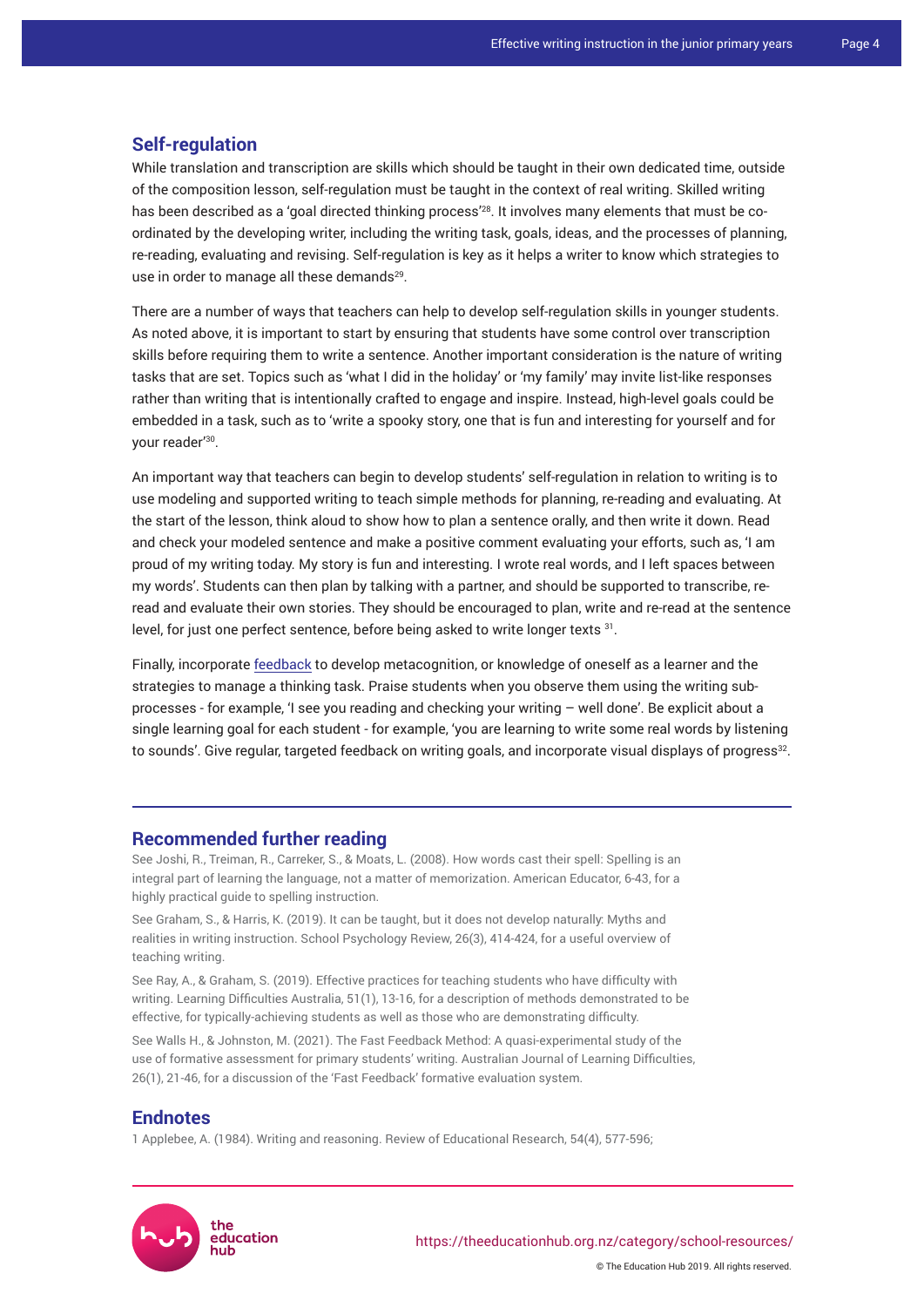Ehri, L. & Wilce, L. (1987). Does learning to spell help beginners learn to read words? Reading Research Quarterly, 22(1), 47-65;

McCutcheon, D. (1988). 'Functional automaticity' in children's writing: A problem of metacognitive control. Written Communication, 5(3), 306-324.

2 Graham, S., & Hebert, M. (2010). Writing to Read. Carnegie Corporation: New York.

3 Graham & Hebert, 2010.

4 Ministry of Education (2021). How our education system is performing for literacy: Progress and achievement of New Zealand learners in English medium settings. New Zealand Government report.

5 Goodman, K. (1993). I didn't found whole language: Whole language found me! The Education Digest, 59(2), 64-67;

Graham, S. & Harris, K. (1994). Implications of constructivism for teaching writing to students with special needs. The Journal of Special Education, 28(3), 414-424.

6 For example, Graves, D. (2003). Writing: Teachers and Children at Work. Portsmouth: Heinemann.

7 Goodman, K. (1992). I didn't found whole language. The Reading Teacher, 46(3), 188-199.

8 Ministry of Education. (2003). Effective Literacy in Years 1-4. Wellington: Learning Media Limited, p.136.

9 Graham, S., Harris, K., MacArthur, C., & Fink, B. (2002). Primary grade teachers' theoretical orientation concerning writing instruction: Construct validation and a nationwide survey. Contemporary Educational Psychology, 27, 147-166;

Walls, H. & Johnston, M. (2022). Teachers' beliefs for the teaching of writing: influences on student progress. Assessing Writing (in press).

10 Berninger, V., Graham, S., Vaughan, K., Abbott, R., Begay, K., Byrd Coleman, K., Curtin, G., & Minich-Hawkins, J. (2002). Teaching spelling and composition alone and together: Implications for the simple view of writing. Journal of Educational Psychology, 94(2), 291-304.

11 Brann, B. (2001). Working with Students with Learning Difficulties. Queensland: Merganza Training and Development;

Cowan, N. (2010). The magical mystery four: How is working memory capacity limited, and why? Current Directions in Psychological Science, 19(1), 51-57.

12 Brann, 2001;

Jones, Jones, D., & Christensen, C. (1999). Relationship between automaticity in handwriting and students' ability to generate written text. Journal of Educational Psychology, 91(1), 44-49.

13 Kent, S., Wanzek, J., Petscher, Y., Al Otaiba, S., & Young-Suk, K. (2014). Writing fluency and quality in kindergarten and first grade: the role of attention, reading, transcription, and oral language. Reading and Writing, 27, 1163-1188.

14 Brann, 2001.

15 Braid, C. (2021). Personal communication; Peninsula Cerebra Research Unit. (2018). Is Colourful Semantics an Effective Therapy for Improving Language Development in Children with Autism Spectrum Disorder? Exeter: University of Exeter Medical School.

16 Fricke, S., Bowyer-Crane, C., Haley, A., Hulme, C., & Snowling, M. (2013). Efficacy of language intervention in the early years. Journal of Child Psychology and Psychiatry, 54(3), 280-290.

17 Graham, S. (1997). Role of mechanics in the composing of elementary school students: A new methodological approach. Journal of Educational Psychology, 89(1), 170-182.